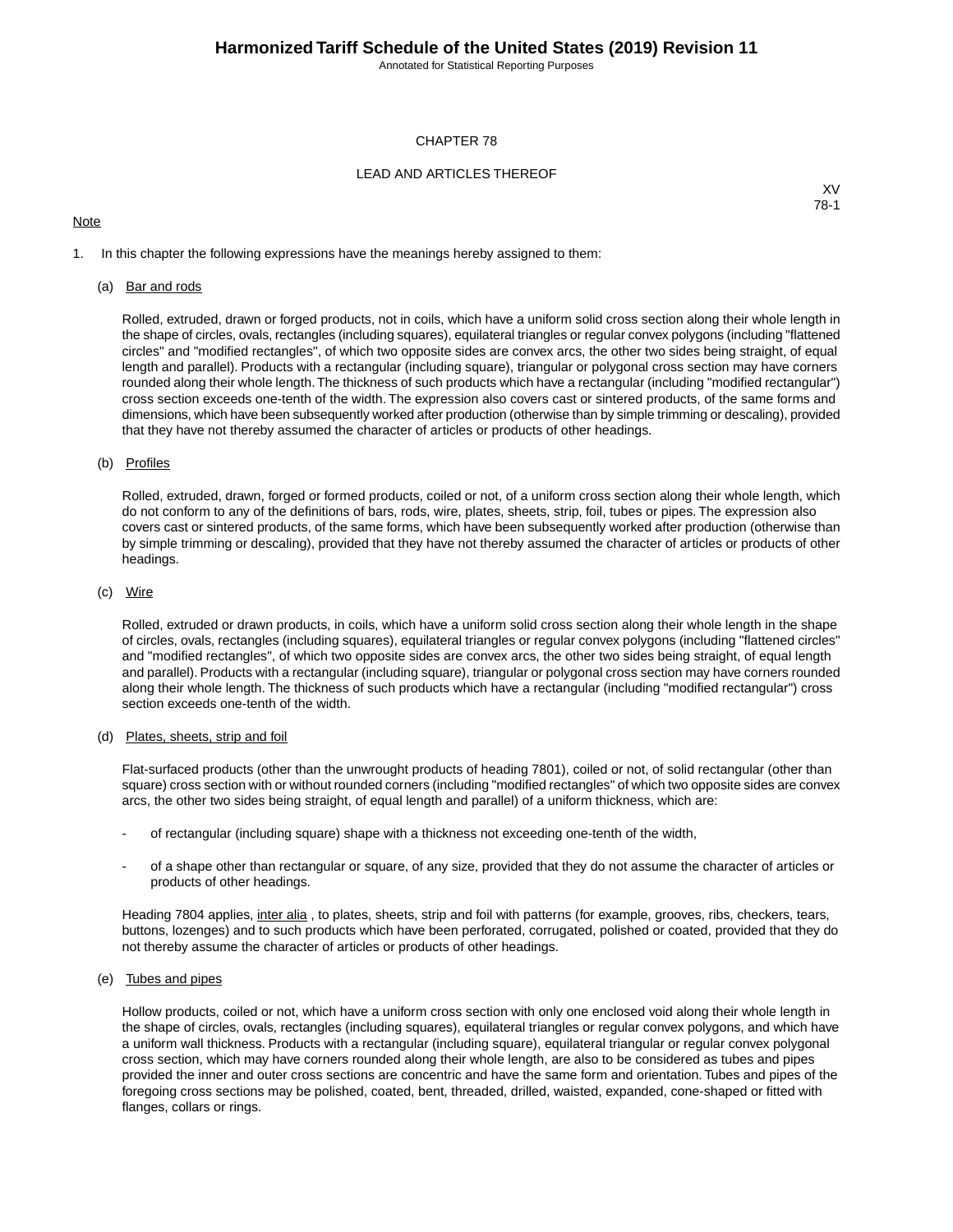## **Harmonized Tariff Schedule of the United States (2019) Revision 11**

Annotated for Statistical Reporting Purposes

Subheading Note XV 78-2

#### 1. In this chapter the expression "refined lead" means:

Metal containing by weight at least 99.9 percent of lead, provided that the content by weight of any other element does not exceed the limit specified in the following table:

### TABLE - Other elements

| Element |                        | Limiting content percent by weight |  |  |  |
|---------|------------------------|------------------------------------|--|--|--|
| Ag      | Silver                 | 0.02                               |  |  |  |
| As      | Arsenic                | 0.005                              |  |  |  |
| Bi      | <b>Bismuth</b>         | 0.05                               |  |  |  |
| Ca      | Calcium                | 0.002                              |  |  |  |
| Cd      | Cadmium                | 0.002                              |  |  |  |
| Cu      | Copper                 | 0.08                               |  |  |  |
| Fe      | <b>Iron</b>            | 0.002                              |  |  |  |
| S       | Sulfur                 | 0.002                              |  |  |  |
| Sb      | Antimony               | 0.005                              |  |  |  |
| Sn      | Tin                    | 0.005                              |  |  |  |
| Zn      | Zinc                   | 0.002                              |  |  |  |
| Other   | (for example Te), each | 0.001                              |  |  |  |

### **Statistical Note**

1. For the purposes of this chapter, "alloys of lead" are metals in which the lead content is, by weight, less than 99 percent, but not less than any other metallic element.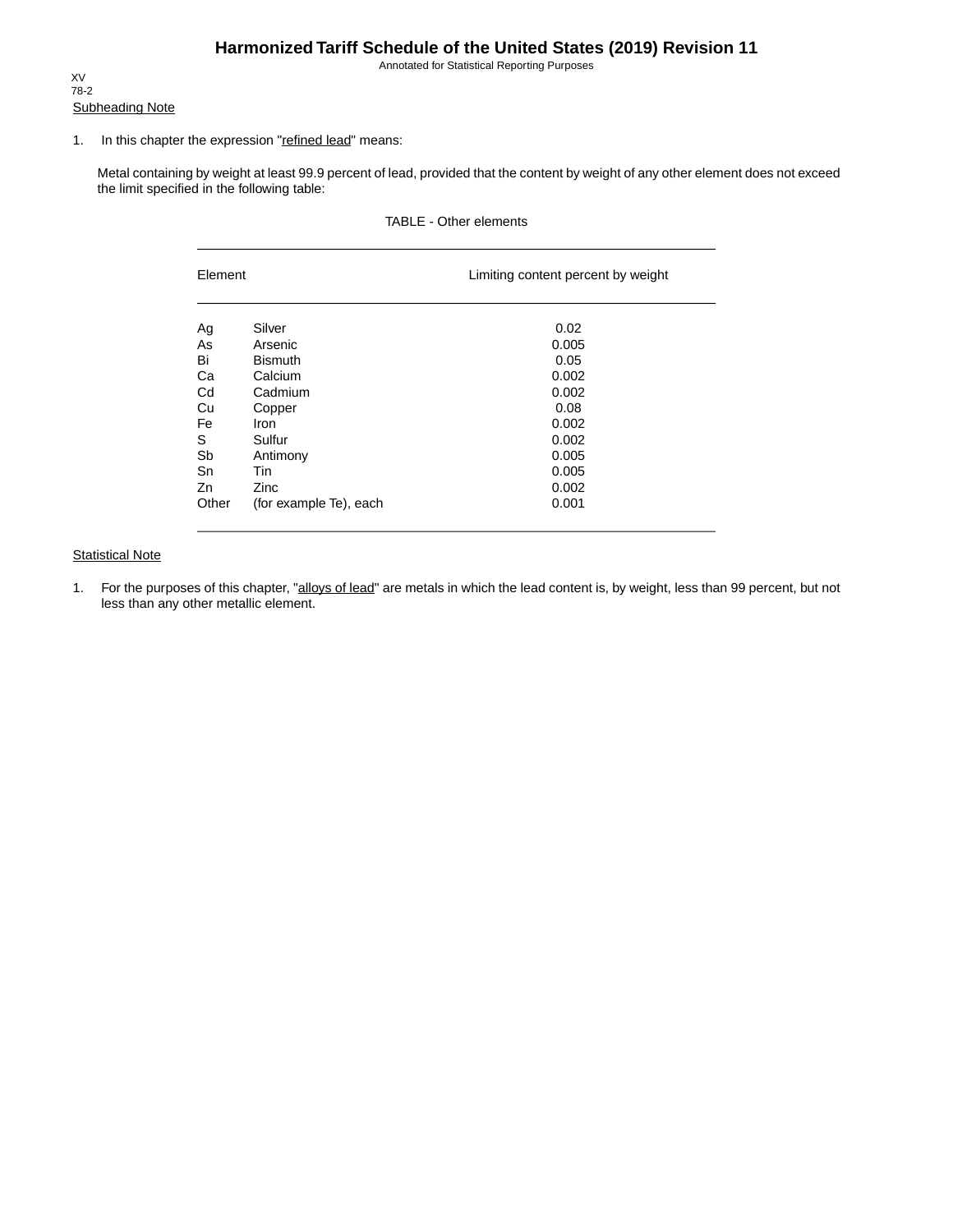# **Harmonized Tariff Schedule of the United States (2019) Revision 11**

Annotated for Statistical Reporting Purposes

| Heading/      | <b>Stat</b> |                                                                                                  | Unit           |                                                                        | <b>Rates of Duty</b>                                                                  |                |
|---------------|-------------|--------------------------------------------------------------------------------------------------|----------------|------------------------------------------------------------------------|---------------------------------------------------------------------------------------|----------------|
| Subheading    | Suf-<br>fix | Article Description                                                                              | of<br>Quantity | General                                                                | Special                                                                               | $\overline{2}$ |
| 7801          |             | Unwrought lead:                                                                                  |                |                                                                        |                                                                                       |                |
| 7801.10.00    | 00          | Other:                                                                                           | kg             | 2.5% on the<br>value of the<br>lead content                            | Free (A, AU, BH,<br>CA, CL, CO, D, E,<br>IL, JO, KR, MA,<br>MX, OM, P, PA,<br>PE, SG) | 10%            |
| 7801.91.00 00 |             | Containing by weight antimony as the principal other                                             | kg<br>Pb kg    | 2.5% on the<br>value of the<br>lead content $\frac{1}{2}$              | Free (A, AU, BH,<br>CA, CL, CO, D, E,<br>IL, JO, KR, MA,<br>MX, OM, P, PA,<br>PE, SG) | 10%            |
| 7801.99       |             | Other:                                                                                           |                |                                                                        |                                                                                       |                |
| 7801.99.30    | 00          |                                                                                                  | kg<br>Pb kg    | 2.5% on the<br>value of the<br>lead content <sup><math>1/</math></sup> | Free (A, AU, BH,<br>CA, CL, CO, D, E,<br>IL, JO, KR, MA,<br>MX, OM, P, PA,<br>PE, SG) | 10.5%          |
| 7801.99.90    |             |                                                                                                  |                | 2.5% on the<br>value of the<br>lead content $\frac{1}{2}$              | Free (A, AU, BH,<br>CA, CL, CO, D, E,<br>IL, JO, KR, MA,<br>MX, OM, P, PA,<br>PE, SG) | 10%            |
|               | 30          |                                                                                                  | Pb kg          |                                                                        |                                                                                       |                |
|               | 50          |                                                                                                  | kg<br>Pb kg    |                                                                        |                                                                                       |                |
|               |             |                                                                                                  |                |                                                                        |                                                                                       |                |
| 7802.00.00    | 30          |                                                                                                  | Pb kg          | Free                                                                   |                                                                                       | 11.5%          |
|               | 60          |                                                                                                  | kg<br>Pb kg    |                                                                        |                                                                                       |                |
| 7804          |             | Lead plates, sheets, strip and foil; lead powders and flakes:<br>Plates, sheets, strip and foil: |                |                                                                        |                                                                                       |                |
| 7804.11.00 00 |             | Sheets, strip and foil of a thickness (excluding any                                             |                |                                                                        | Free (A, AU, BH,<br>CA, CL, CO, D, E,<br>IL, JO, KR, MA,<br>MX, OM, P, PA,<br>PE, SG) | 45%            |
| 7804.19.00 00 |             |                                                                                                  |                |                                                                        | Free (A, AU, BH,<br>CA, CL, CO, D, E,<br>IL, JO, KR, MA,<br>MX, OM, P, PA,            | 45%            |
| 7804.20.00 00 |             |                                                                                                  |                |                                                                        | PE, SG)                                                                               | 45%            |
|               |             |                                                                                                  |                |                                                                        |                                                                                       |                |

XV 78-3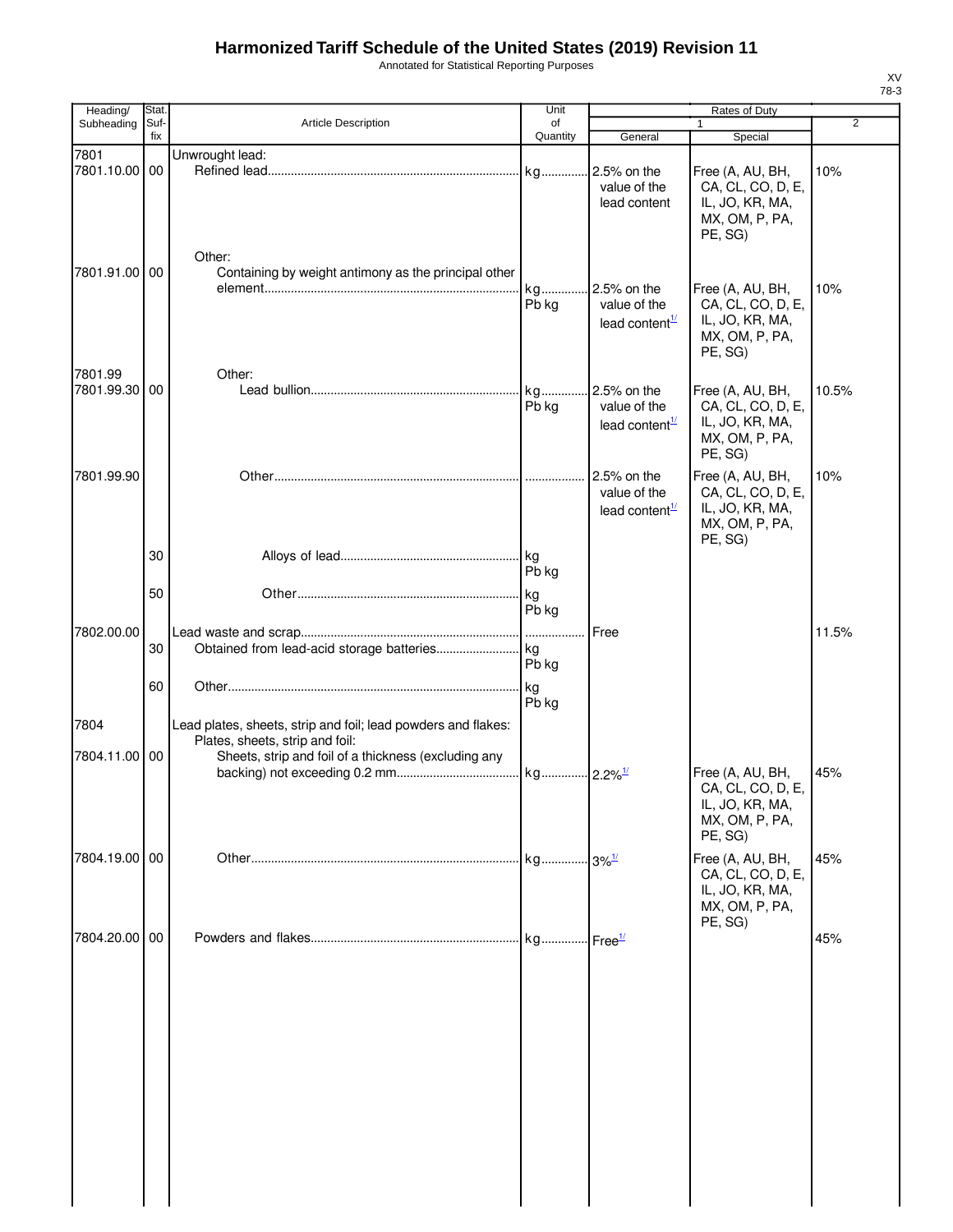## **Harmonized Tariff Schedule of the United States (2019) Revision 11**

Annotated for Statistical Reporting Purposes

| Heading/        | Stat. |                                                           | Unit                  | Rates of Duty |                                                                                              |                |
|-----------------|-------|-----------------------------------------------------------|-----------------------|---------------|----------------------------------------------------------------------------------------------|----------------|
| Subheading Suf- | fix   | Article Description                                       | $\circ$ f<br>Quantity | General       | $\mathbf{1}$<br>Special                                                                      | $\overline{2}$ |
| 7806            |       | Other articles of lead:                                   |                       |               |                                                                                              |                |
| 7806.00.03 00   |       |                                                           |                       |               | Free (A, AU, BH,<br>CA, CL, CO, D, E,<br>IL, JO, KR, MA,<br>MX, OM, P, PA,<br>PE, SG)        | 45%            |
| 7806.00.05 00   |       | Lead tubes, pipes and tube or pipe fittings (for example, |                       |               | Free (A, AU, BH,<br>CA, CL, CO, D, E,<br>IL, JO, KR, MA,<br>MX, OM, P, PA,<br>PE, SG)        | 45%            |
| 7806.00.80 00   |       |                                                           |                       |               | Free (A, AU, B, BH, 45%<br>CA, CL, CO, D, E,<br>IL, JO, KR, MA,<br>MX, OM, P, PA,<br>PE, SG) |                |
|                 |       |                                                           |                       |               |                                                                                              |                |

XV 78-4